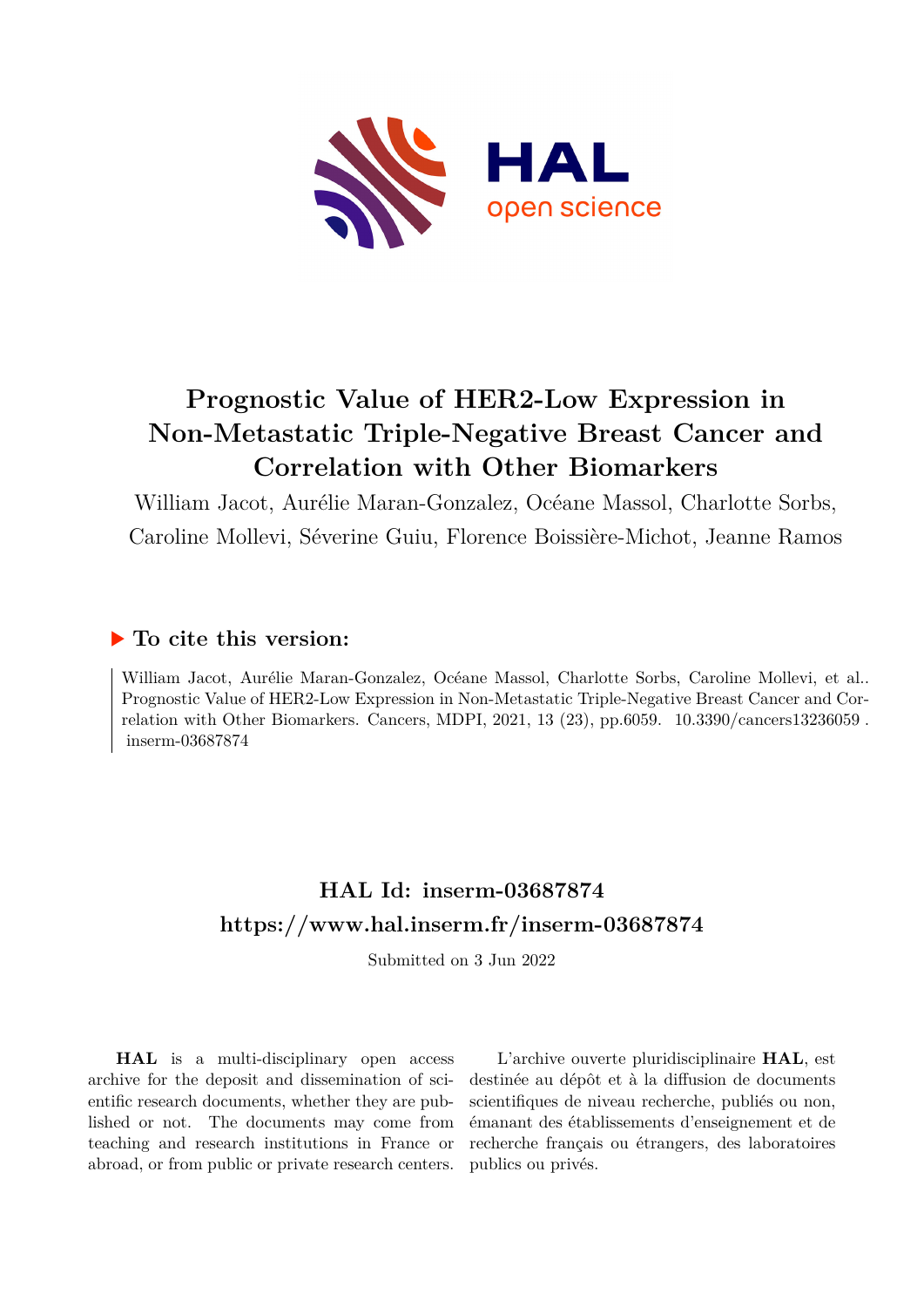



### *Article* **Prognostic Value of HER2-Low Expression in Non-Metastatic Triple-Negative Breast Cancer and Correlation with Other Biomarkers**

William Jacot <sup>1[,](https://orcid.org/0000-0003-4827-3684)2,3,4,</sup>\*D, Aurélie Maran-Gonzalez <sup>4,5</sup>, Océane Massol <sup>6</sup>, Charlotte Sorbs <sup>1</sup>, Caroline Mollevi <sup>6</sup>D, **Séverine Guiu 1,4, Florence Boissière-Michot 2,[†](https://orcid.org/0000-0003-2431-5157) and Jeanne Ramos 2,†**

- <sup>1</sup> Department of Medical Oncology, Montpellier Cancer Institute Val d'Aurelle, 208 rue des Apothicaires, F-34298 Montpellier, France; Charlotte.Sorbs@icm.unicancer.fr (C.S.); Severine.Guiu@icm.unicancer.fr (S.G.)
- <sup>2</sup> Translational Research Unit, Montpellier Cancer Institute Val d'Aurelle, 208 rue des Apothicaires, F-34298 Montpellier, France; florence.boissiere@icm.unicancer.fr (F.B.-M.); Jeanne.Ramos@icm.unicancer.fr (J.R.)
- <sup>3</sup> Faculty of Medicine, Montpellier University, F-34090 Montpellier, France
- 4 Institut de Recherche en Cancérologie de Montpellier (IRCM), Inserm U1194, F-34298 Montpellier, France; aurelie.maran-gonzalez@icm.unicancer.fr
- <sup>5</sup> Department of Pathology, Montpellier Cancer Institute Val d'Aurelle, 208 rue des Apothicaires, F-34298 Montpellier, France
- <sup>6</sup> Biometrics Unit, Institut du Cancer Montpellier (ICM), Université de Montpellier, 208 rue des Apothicaires, F-34298 Montpellier, France; oceane.m@dbmail.com (O.M.); Caroline.Mollevi@icm.unicancer.fr (C.M.)
- **\*** Correspondence: william.jacot@icm.unicancer.fr; Tel.: +33-4-67-61-31-00; Fax: +33-4-67-63-28-73
- † F.B.M. and J.R. contributed equally to this work.

**Simple Summary:** HER2-low breast cancer is an emerging subtype for which very few data are available, especially within the triple-negative breast cancer (TNBC) group. Our aim was to evaluate HER2 expression using the 2018 ASCO/CAP guidelines for HER2 scoring and its prognostic value in a large retrospective series of 296 patients with non-metastatic TNBC. In this large, homogeneous series of patients with early TNBC, HER2 1+/2+ expression was associated with a lower histological grade and molecular apocrine profile, and a specific subgroup of androgen receptor-expressing TNBC with worse long-term prognosis. Considering the current development of anti-androgens for molecular apocrine-like tumors and anti-HER2 antibody–drug conjugates for this HER2 1+/2+ population, this clinicopathological association could have therapeutic implications. Although rare (2.7% of patients in our series), HER2 2+ TNBC seems to have worse relapse-free survival, advocating a dedicated clinical, biological and therapeutic evaluation of this subgroup.

**Abstract:** HER2-low breast cancer (i.e., HER 1+ or 2+, without gene amplification) is an emerging subtype for which very few data are available, especially within the triple-negative breast cancer (TNBC) group. Our aim was to evaluate HER2 expression and its prognostic value in a large retrospective series of patients with non-metastatic TNBC (median age: 57.7 years; range: 28.5–98.6). Among the 296 TNBC samples, 83.8% were HER2 0, 13.5% were HER2 1+, and 2.7% were HER2 2+ (HercepTestTM and 2018 ASCO/CAP guidelines for HER2 scoring). CK5/6 and/or EGFR-expressing androgen receptors and FOXA1-expressing tumors were classified as basal-like (63.8%) and molecular apocrine-like (MA, 40.2%), respectively. Compared with HER2 0 tumors, HER2 1+/2+ tumors exhibited a lower histological grade  $(1/2)$  (35.4% vs. 18.2%,  $p = 0.007$ ) and MA profile (57.5% vs. 36.7%,  $p = 0.008$ ). Moreover, patients with HER2 1+/2+ tumors were older ( $p = 0.047$ ). After a median follow-up of 9.7 years, HER2 2+ tumors (compared with HER2 0/1+ tumors) were associated with worse relapse-free survival (RFS) (HR = 3.16, 95% CI [1.27; 7.85],  $p = 0.034$ ) in a univariate analysis. Overall survival (OS) and RFS were not different in the HER2 0 and 1+/2+ groups. HER2 levels were not significantly associated with OS or RFS in a multivariate analysis.



**Citation:** Jacot, W.; Maran-Gonzalez, A.; Massol, O.; Sorbs, C.; Mollevi, C.; Guiu, S.; Boissière-Michot, F.; Ramos, J. Prognostic Value of HER2-Low Expression in Non-Metastatic Triple-Negative Breast Cancer and Correlation with Other Biomarkers. *Cancers* **2021**, *13*, 6059. [https://](https://doi.org/10.3390/cancers13236059) [doi.org/10.3390/cancers13236059](https://doi.org/10.3390/cancers13236059)

Academic Editors: David N. Danforth and Cynthia Ma

Received: 15 October 2021 Accepted: 29 November 2021 Published: 1 December 2021

**Publisher's Note:** MDPI stays neutral with regard to jurisdictional claims in published maps and institutional affiliations.



**Copyright:** © 2021 by the authors. Licensee MDPI, Basel, Switzerland. This article is an open access article distributed under the terms and conditions of the Creative Commons Attribution (CC BY) license (https:/[/](https://creativecommons.org/licenses/by/4.0/) [creativecommons.org/licenses/by/](https://creativecommons.org/licenses/by/4.0/)  $4.0/$ ).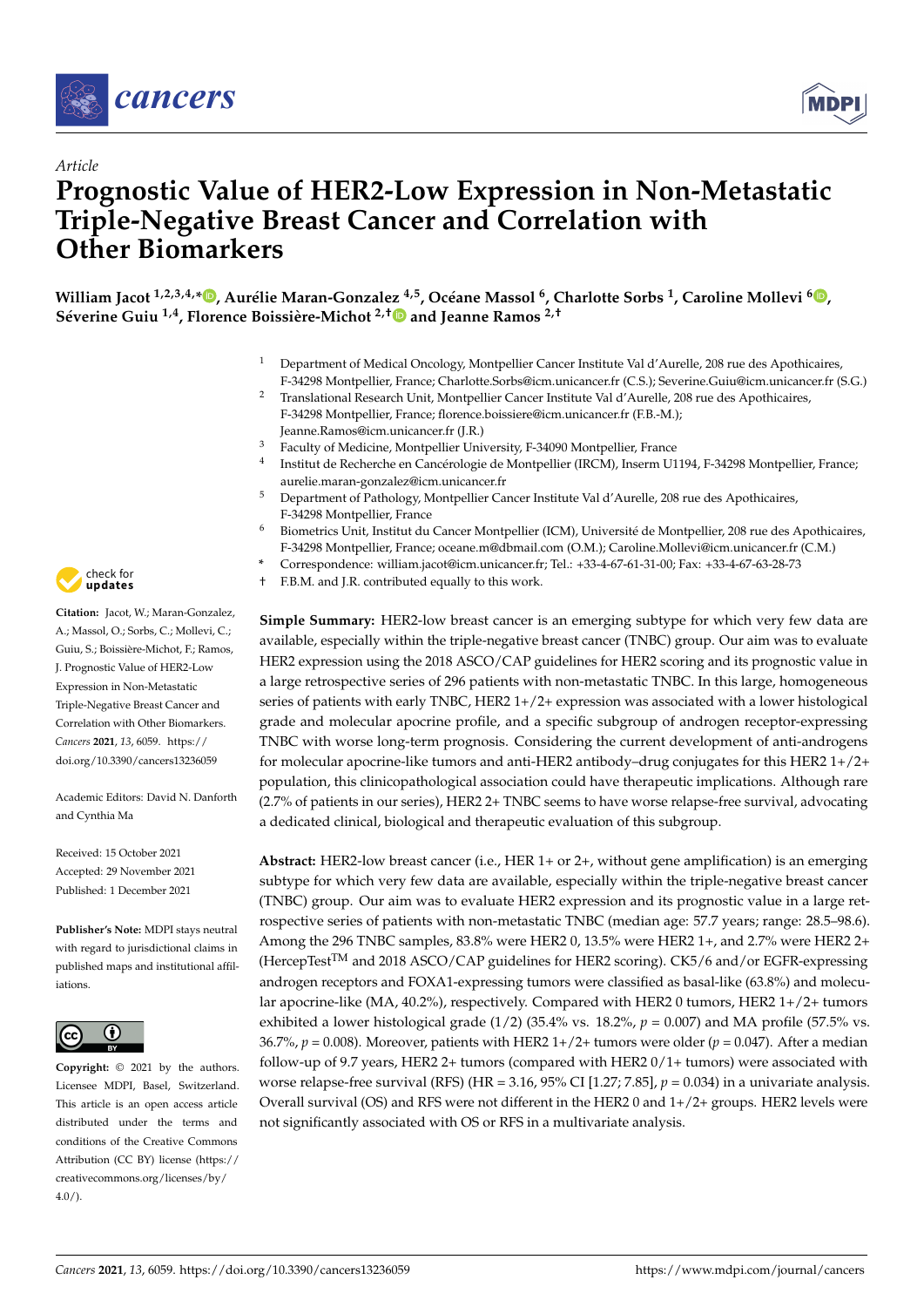**Keywords:** triple-negative breast cancer; HER2-low; expression; prognosis; molecular apocrine; androgen receptor

#### **1. Introduction**

Triple-negative breast cancer (TNBC) represents 15% of all breast cancer types, and is defined by the lack of significant estrogen receptor (ER) and progesterone receptor (PR) expression, and the absence of human epidermal receptor 2 (HER2) overexpression/amplification [1,2]. Despite its chemosensitivity, TNBC is associated with poor prognosis [1,3].

Currently, HER2 status is routinely assessed in all patients with breast cancer, by immunohistochemistry (IHC) and/or in situ hybridization (ISH). According to the American Society of Clinical Oncology (ASCO)/College of American Pathologists (CAP) 2018 recommendations [4], tumors are considered to be HER2-positive (HER2+) when HER2 overexpression is observed by IHC (score 3+, strong expression), or when *ERBB2* gene amplification is detected by fluorescence in situ hybridization (FISH). Tumors with a score of 0 and 1+ (weak expression) are considered to be HER2-negative, and tumors with a score of 2+ (moderate expression) need to be assessed by FISH for confirmation. HER2 1+ and HER2 2+ tumors with negative FISH are now classified as HER2-low tumors (~45–55% of breast cancers) [5–7]. In TNBC, HER2 levels can vary from absent (score of 0) to moderate expression without *ERBB2* gene amplification (score of 2+ ISH−).

The efficacy of anti-HER2 agents in HER2-low tumors has not been demonstrated yet [8,9], and this breast cancer subgroup is thought to have a poorer prognosis compared with HER2 0 tumors, based on retrospective studies. However, the published evidence shows conflicting results from one clinical setting to another one, and depending on hormone receptor status [8,10-12].

New anti-HER2 antibody–drug conjugates (ADC), which combine an anti-HER2 antibody and a cytotoxic agent, seem to be effective in some HER2-low tumors; for instance, trastuzumab deruxtecan, a new anti-HER2 ADC that combines trastuzumab and a topoisomerase 1 inhibitor, showed promising results in heavily pretreated patients with metastatic HER2-low breast cancer (HER  $1+/2+$ ) [13]. On the basis of these first results, an ongoing phase III study was started to compare this ADC with conventional chemotherapy [\(ClinicalTrials.gov,](ClinicalTrials.gov) accessed on 15 October 2021, Identifier: NCT03734029). If these preliminary results are confirmed, this new approach could be added to the therapeutic arsenal for this subgroup of patients with TNBC, to whom only chemotherapy can currently be proposed. However, the biology of breast cancers expressing low HER2 levels remains poorly investigated, especially in the TNBC group.

In this study, we evaluated the impact of HER2 expression level  $(0, 1+, 2+)$  and its association with clinicopathological features and survival outcomes in a cohort of 296 patients with early TNBC treated at our institution, previously characterized for emerging biomarkers [14–17].

#### **2. Results**

#### *2.1. Patient and Tumor Characteristics*

For the present study, clinicopathological data on 296 consecutive patients with TNBC, referred to our institution between 2002 and 2012, were extracted from a previously published patient database  $[14-17]$ . Table 1 lists their main clinicopathological characteristics that were consistent with classical TNBC features. The patients' median age was 57.7 years (range: 28.5–98.6 years). Ductal carcinoma was the most common histological type (81.9%), 75.3% of the patients received adjuvant chemotherapy, and the remaining 24.7% received adjuvant radiation therapy if clinically indicated. None of the included patients received hormonal therapy, targeted therapy, or an investigational product.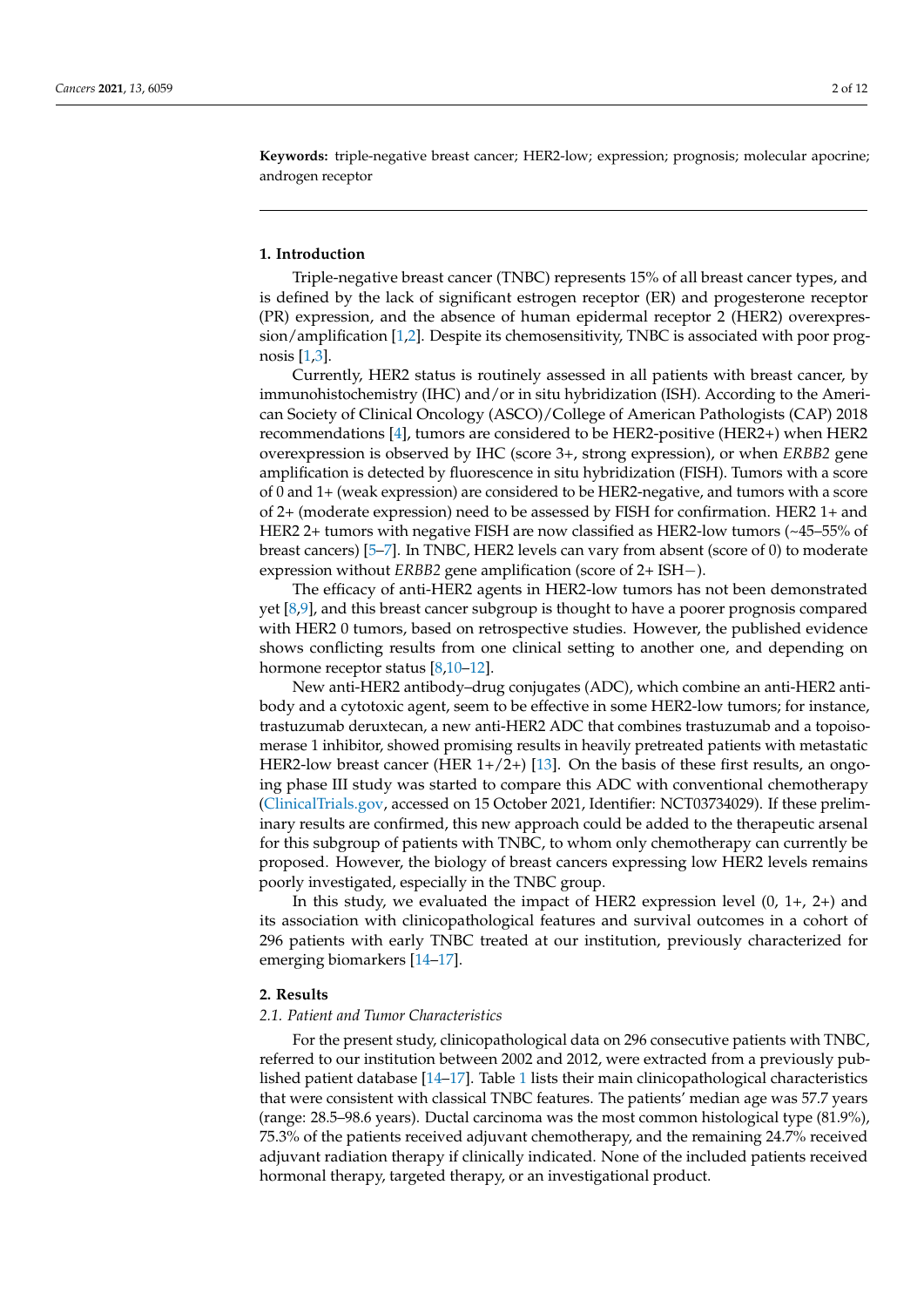| Variables                                              | $N = 296$        | $\mathbf{O}_{\mathbf{O}}^{\prime}$ |
|--------------------------------------------------------|------------------|------------------------------------|
| Age (years), median [min-max]                          | 57.7 [28.5-98.6] |                                    |
| Tumor size (missing $= 1$ )                            |                  |                                    |
| T <sub>1</sub>                                         | 135              | 45.8                               |
| T <sub>2</sub>                                         | 139              | 47.1                               |
| T3/T4                                                  | 21               | $7.1\,$                            |
| Nodal status                                           |                  |                                    |
| $N-$                                                   | 188              | 63.5                               |
| $N+$                                                   | 108              | 36.5                               |
| Histological grade (missing $= 6$ )                    |                  |                                    |
| $1 - 2$                                                | 61               | 21                                 |
| 3                                                      | 229              | 79                                 |
| Histology (missing $=$ 3)                              |                  |                                    |
| Ductal                                                 | 240              | 81.9                               |
| Lobular                                                | $16\,$           | 5.5                                |
| Other                                                  | 37               | 12.6                               |
| Adjuvant chemotherapy (missing $= 1$ )                 |                  |                                    |
| No                                                     | 73               | 24.7                               |
| Yes                                                    | 222              | 75.3                               |
| Basal-like phenotype (missing $=$ 3)                   |                  |                                    |
| No                                                     | 106              | 36.2                               |
| Yes                                                    | 187              | 63.8                               |
| Molecular apocrine (AR/FOXA1) phenotype (missing = 20) |                  |                                    |
| $AR+$ /FOXA1+                                          | 111              | 40.2                               |
| AR-and/or FOXA1-                                       | 165              | 59.8                               |
| TILs %, median [min-max] (missing $= 10$ )             | 5                | $(1 - 80)$                         |
| ${\leq}5$                                              | 174              | 60.8                               |
| >5                                                     | 112              | 39.2                               |
| PD-L1 expression tumor cells (%; missing $= 26$ )      |                  |                                    |
| ${<}1\%$                                               | 116              | 43                                 |
| $\geq$ 1%                                              | 154              | 57                                 |
| PD-L1 expression immune cells (%; missing $= 29$ )     |                  |                                    |
| $\theta$                                               | 50               | 18.7                               |
| $]0-10]$                                               | 80               | 30                                 |
| $[10 - 50]$                                            | 75               | 28.1                               |
| $>50$                                                  | 62               | 23.2                               |
| HER2                                                   |                  |                                    |
| $\boldsymbol{0}$                                       | 248              | 83.8                               |
| $1+$                                                   | 40               | 13.5                               |
| $2+$                                                   | $\,8\,$          | 2.7                                |

**Table 1.** Patient and tumor characteristics.

AR: androgen receptor, FOXA1: forkhead box protein A1, N-: Node negative, N+: Node positive, TILs: tumor-infiltrating lymphocytes. Basal-like phenotype was defined by positive staining for cytokeratin 5/6 and/or EGFR (≥1% tumor cells stained in IHC), while its absence was defined by the lack of cytokeratin 5/6 and EGFR staining.

#### *2.2. HER2 Expression and Pathological Associations*

Among the 296 TNBC samples, 248 (83.8%) were classified as HER2 0, 40 (13.5%) as HER2 1+, and 8 (2.7%) as HER2 2+. On the basis of the HER2 expression level distribution, correlation analyses were performed by classifying tumors into two groups (HER2 0 vs. HER2  $1+/2+$ ).

HER2 1+/2+ tumors were significantly more frequent in older patients, and displayed a lower histological grade and a molecular apocrine phenotype more frequently compared with HER2 0 tumors (Table 2). No statistical correlation was found between the other emergent biomarkers previously evaluated in this cohort and HER2 expression levels (*BRCA1* promoter, hypermethylation, *PIK3CA* mutations, *PTEN* deletions, CXCR2 levels) [14–17].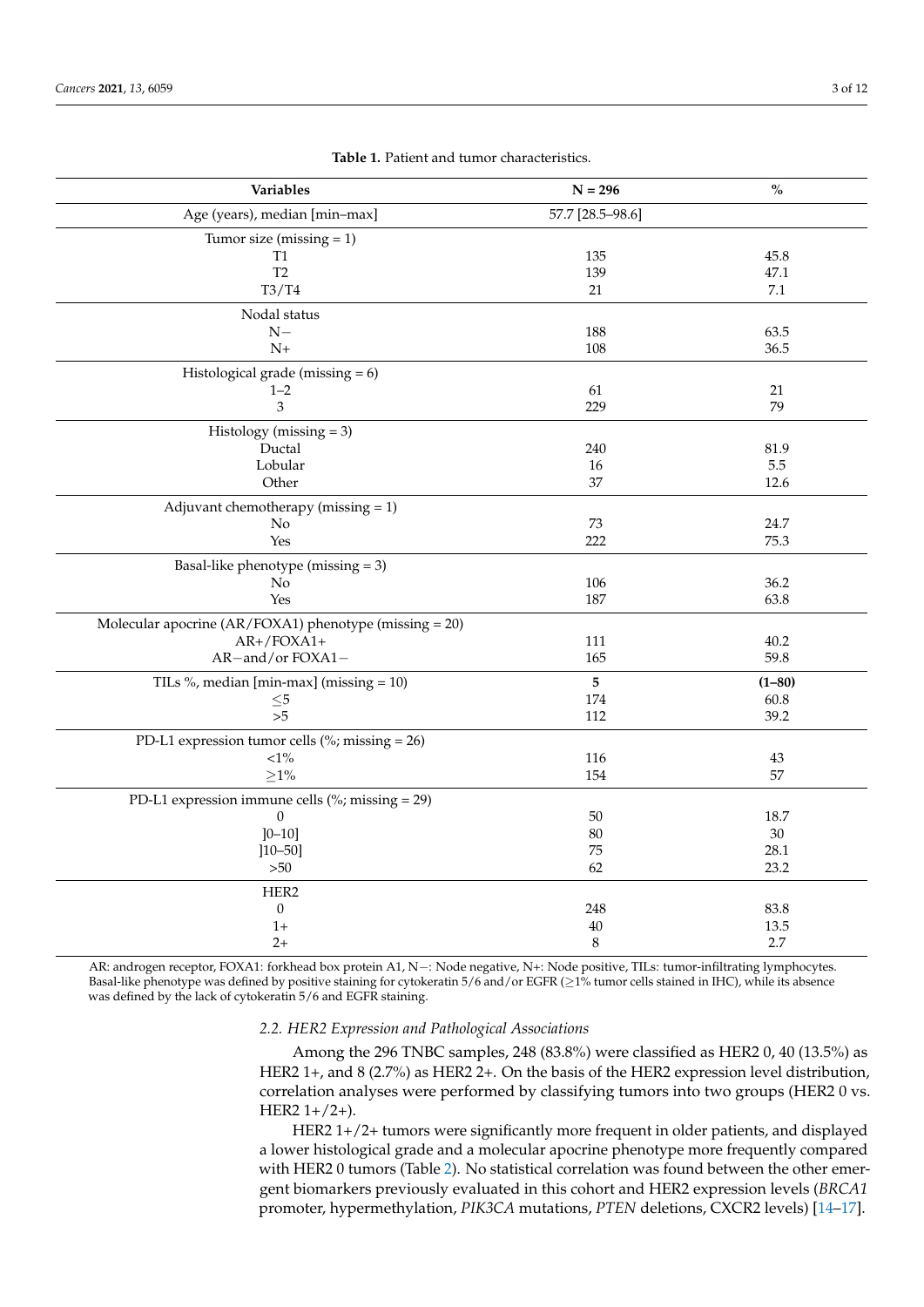|                                         | $HER2 = 0$                |                                    | $HER2 = 1 + 2 +$ |                                    |            |
|-----------------------------------------|---------------------------|------------------------------------|------------------|------------------------------------|------------|
| Variables                               | ${\bf N}$                 | $\mathbf{O}_{\mathbf{O}}^{\prime}$ | ${\bf N}$        | $\mathbf{0}_{\mathbf{0}}^{\prime}$ | $p$ -Value |
| Age (years), median [min-max]           |                           |                                    |                  |                                    |            |
| < 55                                    | 116                       | 46.8                               | 15               | 31.3                               | 0.047      |
| $\geq 55$                               | 132                       | 53.2                               | 33               | 68.7                               |            |
| Tumor size                              |                           |                                    |                  |                                    |            |
| T1                                      | 115                       | 46.6                               | 20               | 41.7                               |            |
| T <sub>2</sub>                          | 114                       | 46.1                               | 25               | 52.1                               | 0.803      |
| T3/T4                                   | 18                        | 7.3                                | 3                | 6.2                                |            |
| Node status                             |                           |                                    |                  |                                    |            |
| $N-$                                    | 157                       | 63.3                               | 31               | 64.6                               | 0.866      |
| $N+$                                    | 91                        | 36.7                               | 17               | 35.4                               |            |
| Histological grade                      |                           |                                    |                  |                                    |            |
| $1 - 2$                                 | 44                        | 18.2                               | 17               | 35.4                               | 0.007      |
| 3                                       | 198                       | 81.8                               | 31               | 64.6                               |            |
| Basal-like phenotype                    |                           |                                    |                  |                                    |            |
| No                                      | 86                        | 35.1                               | 20               | 41.7                               | 0.387      |
| Yes                                     | 159<br>64.9<br>28<br>58.3 |                                    |                  |                                    |            |
| Molecular apocrine (AR/FOXA1) phenotype |                           |                                    |                  |                                    |            |
| $AR+$ /FOXA1+                           | $84\,$                    | 36.7                               | 27               | 57.4                               | 0.008      |
| AR-and/or FOXA1-                        | 145                       | 63.3                               | 20               | 42.6                               |            |
| TILs%                                   |                           |                                    |                  |                                    |            |
| $\leq\!\!5$                             | 145                       | 60.9                               | 29               | 60.4                               | 0.948      |
| >5                                      | 93                        | 39.1                               | 19               | 39.6                               |            |
| PD-L1 expression in tumor cells (%)     |                           |                                    |                  |                                    |            |
| <1                                      | 94                        | 41.4                               | 22               | 51.2                               | 0.236      |
| >1                                      | 133                       | 58.6                               | 21               | 48.8                               |            |
| PD-L1 expression in immune cells (%)    |                           |                                    |                  |                                    |            |
| $\overline{0}$                          | 38                        | 17                                 | 12               | 28                                 |            |
| $]0 - 10]$                              | 69                        | 30.8                               | 11               | 25.6                               | 0.382      |
| $[10 - 50]$                             | 65                        | 29.                                | 10               | 23.2                               |            |
| >50                                     | 52                        | 23.2                               | 10               | 23.2                               |            |

**Table 2.** Univariate correlations between TNBC features and HER2 expression level by IHC.

AR: androgen receptor, FOXA1: forkhead box protein A1, N−: Node negative, N+: Node positive, PD-L1: programmed death ligand-1, TILs: tumor-infiltrating lymphocytes. Basal-like phenotype was defined by positive staining for cytokeratin 5 and 6 and/or EGFR  $(≥1%$  tumor cells stained by IHC).

#### *2.3. Survival Analyses*

Using 19 November 2020 as the cut-off date, the median follow-up was 9.7 years (95% CI [9.2; 10.4]). During this period, 88 deaths and 72 relapses were recorded. Therefore, the 5-year overall survival (OS) was 80.5%, 95% CI [75.4; 84.6], and the 5-year relapse-free survival (RFS) was 78.0%, 95% CI [72.7; 82.4]. Most relapses occurred during the first years of follow-up, which is in agreement with the previously reported temporal distribution of relapse risk in patients with TNBC [1,18].

The univariate analysis used to identify variables associated with RFS and OS (Table 3) found that classical prognostic factors, such as age, tumor stage, programmed death-ligand 1 (PD-L1) expression by tumor cells, TIL presence, and molecular apocrine phenotype, were significantly associated with survival. Adjuvant chemotherapy was also associated with better RFS and OS. The impact of HER2 expression level on OS and RFS is summarized in Figure 1. HER2 2+ expression ( $N = 8$ ) was associated with worse RFS compared with HER2 0/1+ (hazard ratio (HR): 3.16, 95% CI 1.27–7.85, *p* = 0.034; Figure 1F). However, no statistical association was found by stratifying patients according to other HER2 expression level groups (0 vs. 1+ vs. 2+; 0 vs. 1+/2+).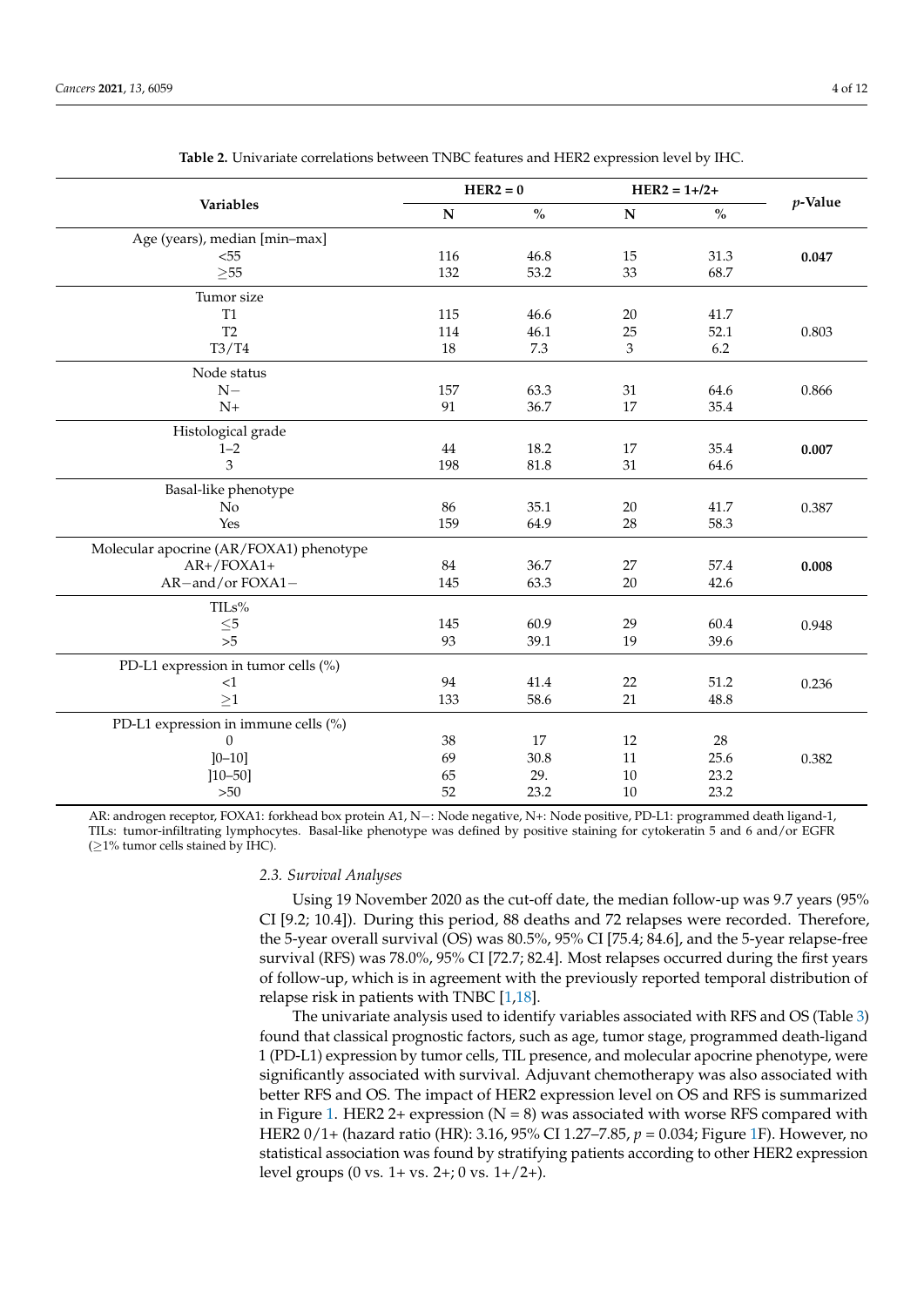

 $H^2(\mathbb{R}^2)$  expression level groups (1 vs. 1+ vs. 1+ vs. 1+  $\mathbb{R}^2$ 

**Figure 1.** Overall survival  $(A, C, E)$  and relapse-free survival  $(B, D, F)$  in function of HER2 expression level.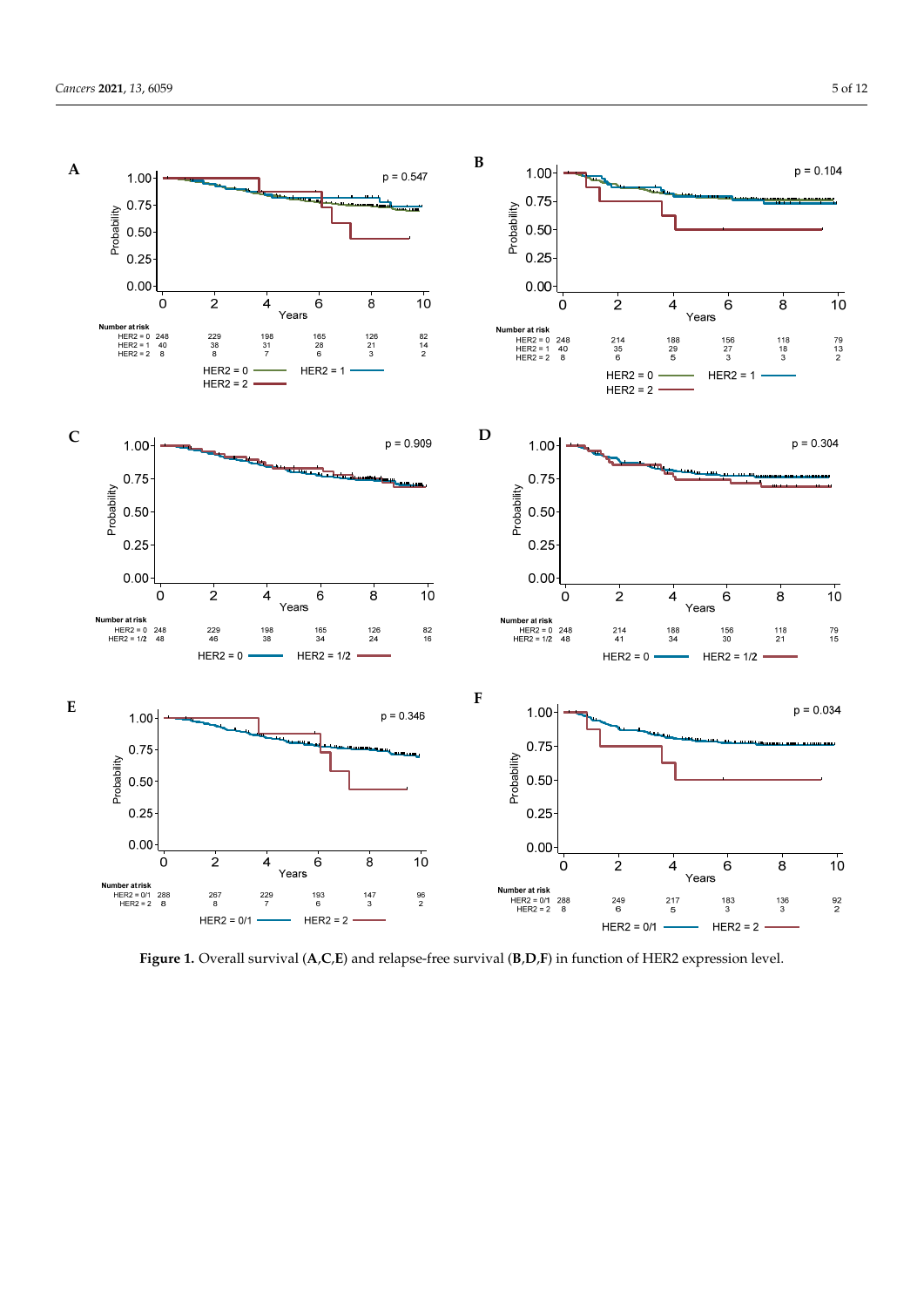|                                   | <b>OS</b>            |               |            | <b>RFS</b>           |               |            |
|-----------------------------------|----------------------|---------------|------------|----------------------|---------------|------------|
| Variables                         | HR                   | 95% CI        | $p$ -Value | HR                   | 95% CI        | $p$ -Value |
| Age (years)                       |                      |               |            |                      |               |            |
| $55$                              | $\mathbf{1}$         |               | < 0.001    | $\mathbf{1}$         |               | 0.090      |
| $\geq 55$                         | 2.18                 | 1.38-3.46     |            | 1.51                 | $0.93 - 2.44$ |            |
| Tumor size                        |                      |               |            |                      |               |            |
| T <sub>1</sub><br>T2/T3/T4        | $\mathbf{1}$<br>2.92 | $1.80 - 4.74$ | < 0.001    | $\mathbf{1}$<br>2.52 | $1.51 - 4.23$ | < 0.001    |
|                                   |                      |               |            |                      |               |            |
| Nodal status<br>$N-$              | $\mathbf{1}$         |               | < 0.001    | $\mathbf{1}$         |               | < 0.001    |
| $N+$                              | 2.07                 | $1.36 - 3.15$ |            | 3.87                 | 2.38-6.29     |            |
| Histological grade                |                      |               |            |                      |               |            |
| $1 - 2$                           | $\mathbf{1}$         |               | 0.442      | $\mathbf{1}$         |               | 0.714      |
| 3                                 | 0.82                 | $0.51 - 1.34$ |            | 0.90                 | $0.52 - 1.55$ |            |
| Histology                         |                      |               |            |                      |               |            |
| Ductal                            | $\mathbf{1}$         |               | 0.063      | 1                    |               | 0.582      |
| Other                             | 0.57                 | $0.30 - 1.08$ |            | 0.84                 | $0.45 - 1.57$ |            |
| Adjuvant chemotherapy             |                      |               |            |                      |               |            |
| No                                | $\mathbf{1}$         |               | < 0.001    | $\mathbf{1}$         |               | 0.003      |
| Yes                               | 0.29                 | $0.19 - 0.44$ |            | 0.46                 | $0.29 - 0.75$ |            |
| Basal-like phenotype              |                      |               |            |                      |               |            |
| N <sub>o</sub>                    | $\mathbf{1}$         |               | 0.646      | $\mathbf{1}$         |               | 0.443      |
| Yes                               | 1.11                 | $0.71 - 1.73$ |            | 0.83                 | $0.52 - 1.33$ |            |
| Molecular apocrine phenotype      |                      |               |            |                      |               |            |
| AR-and/or FOXA1-<br>$AR+$ /FOXA1+ | $\mathbf{1}$<br>1.56 | $1.02 - 2.40$ | 0.043      | $\mathbf{1}$<br>1.66 | $1.04 - 2.65$ | 0.035      |
|                                   |                      |               |            |                      |               |            |
| TILs%<br>$\leq$ 5                 | $\mathbf{1}$         |               | 0.002      | $\mathbf{1}$         |               | < 0.001    |
| $>5$                              | 0.47                 | $0.29 - 0.78$ |            | 0.40                 | $0.23 - 0.70$ |            |
| PD-L1 expression tumor cells (%)  |                      |               |            |                      |               |            |
| $<\!\!1\%$                        | $\mathbf{1}$         |               | 0.041      | $\mathbf{1}$         |               | 0.029      |
| ${\ge}1\%$                        | 0.63                 | $0.41 - 0.98$ |            | 0.59                 | $0.36 - 0.95$ |            |
| PD-L1 expression immune cells (%) |                      |               |            |                      |               |            |
| $\theta$                          | $\mathbf{1}$         |               |            | $\mathbf{1}$         |               |            |
| $]0-10]$                          | 1.57                 | $0.82 - 3.01$ | 0.171      | 1.41                 | $0.73 - 2.73$ | 0.025      |
| $[10 - 50]$                       | 0.87                 | $0.42 - 1.80$ |            | 0.49                 | $0.21 - 1.12$ |            |
| >50                               | 0.94                 | $0.45 - 1.98$ |            | 0.85                 | $0.40 - 1.81$ |            |
| HER2 (0 vs. $1 + vs. 2+)$         |                      |               |            |                      |               |            |
| $\mathbf{0}$<br>$1+$              | $\mathbf{1}$<br>0.83 | $0.43 - 1.61$ | $0.547\,$  | $\mathbf{1}$<br>1.06 | $0.54 - 2.07$ | $0.104\,$  |
| $2+$                              | 1.64                 | $0.60 - 4.50$ |            | 3.19                 | 1.28-7.95     |            |
| HER2 (0 vs. $1+/2+)$              |                      |               |            |                      |               |            |
| $\theta$                          | $\mathbf{1}$         |               | 0.909      | $\,1\,$              |               | 0.304      |
| $1+/2+$                           | 0.97                 | $0.55 - 1.71$ |            | 1.36                 | $0.77 - 2.40$ |            |
| HER2 $(0/1 + vs. 2+)$             |                      |               |            |                      |               |            |
| $0/1+$                            | $\mathbf{1}$         |               | 0.346      | $\mathbf{1}$         |               | 0.034      |
| $2+$                              | 1.68                 | $0.62 - 4.59$ |            | 3.16                 | $1.27 - 7.85$ |            |

**Table 3.** Univariate analysis of clinical pathological variables in function of OS and RFS.

AR: androgen receptor, FOXA1: forkhead box protein A1, N-: Node negative, N+: Node positive, TILs: tumor-infiltrating lymphocytes. Basal-like phenotype was defined by positive staining for cytokeratin 5/6 and/or EGFR (≥1% tumor cells stained in IHC), while its absence was defined by the lack of cytokeratin 5/6 and EGFR staining.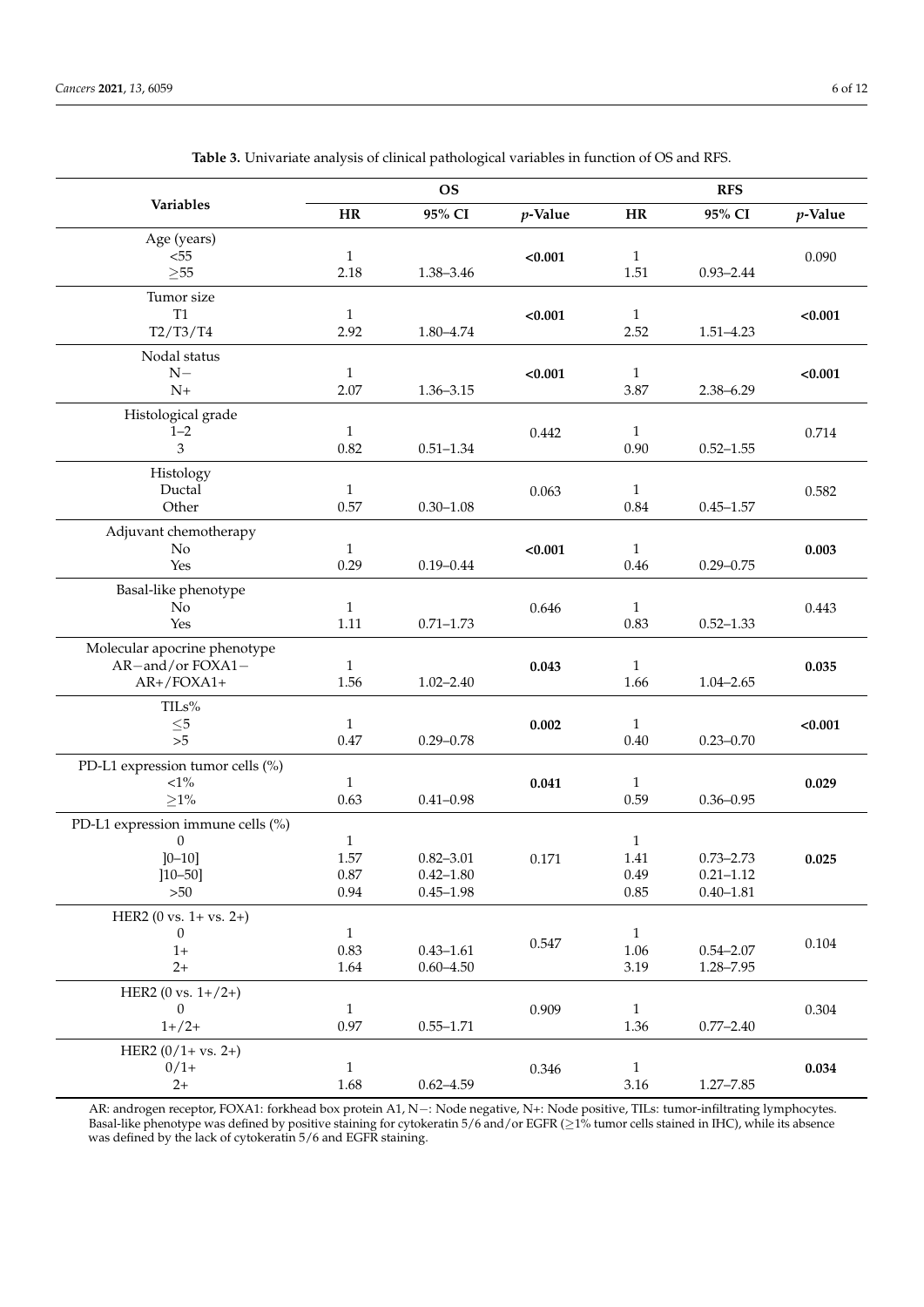In the multivariate analysis (Table 4), tumor size, node invasion, histological type, molecular apocrine phenotype, TIL infiltration, and adjuvant chemotherapy were significant determinants of OS. Nodal status, TIL infiltration, and adjuvant chemotherapy were significantly associated with RFS.

|                       | $OS (N = 263)$ |               |         | $RFS (N = 285)$ |               |         |
|-----------------------|----------------|---------------|---------|-----------------|---------------|---------|
| Variables             | <b>HR</b>      | 95% CI        | p-Value | <b>HR</b>       | 95% CI        | p-Value |
| Tumor size            |                |               |         |                 |               |         |
| <b>T1</b>             | $\mathbf{1}$   |               | < 0.001 |                 |               |         |
| T2/T3/T4              | 2.56           | 1.49–4.38     |         |                 |               |         |
| Nodal status          |                |               |         |                 |               |         |
| $N-$                  | $\mathbf{1}$   |               | 0.003   | $\mathbf{1}$    |               | < 0.001 |
| $N+$                  | 2.02           | $1.26 - 3.23$ |         | 4.43            | $2.68 - 7.30$ |         |
| Histology             |                |               |         |                 |               |         |
| Ductal                | $\mathbf{1}$   |               | 0.002   |                 |               |         |
| Other                 | 0.35           | $0.16 - 0.73$ |         |                 |               |         |
| Adjuvant chemotherapy |                |               |         |                 |               |         |
| N <sub>o</sub>        | $\mathbf{1}$   |               | < 0.001 | $\mathbf{1}$    |               | 0.001   |
| Yes                   | 0.34           | $0.21 - 0.53$ |         | 0.40            | $0.24 - 0.65$ |         |
| Molecular apocrine    |                |               |         |                 |               |         |
| phenotype             |                |               |         |                 |               |         |
| AR-and/or FOXA1-      | $\mathbf{1}$   |               | 0.048   |                 |               |         |
| $AR+$ /FOXA1+         | 1.58           | $1.00 - 2.49$ |         |                 |               |         |
| TILs%                 |                |               |         |                 |               |         |
| ${\leq}5$             | $\mathbf{1}$   |               | 0.027   | $\mathbf{1}$    |               | 0.002   |
| >5                    | 0.57           | $0.35 - 0.96$ |         | 0.44            | $0.25 - 0.77$ |         |

**Table 4.** Multivariate analysis to identify variables associated with OS and RFS.

AR: androgen receptor, FOXA1: forkhead box protein A1, TILs: tumor-infiltrating lymphocytes.

#### **3. Discussion**

TNBC remains an unmet medical need due to the scarcity of validated targets. In the absence of recurrent druggable targets, sustained efforts have been made to refine its taxonomy, in order to discover therapeutic opportunities [19–21]. Recently, it has been suggested that low HER2 expression level could be a potential target [22], particularly after the results of the DESTINY-Breast01 study [13]. Moreover, guidelines have been issued to better define the HER2-low subgroup of breast tumors [6]. However, the biology of breast cancers expressing low HER2 levels remains poorly investigated, especially in the TNBC group.

In this study, we evaluated a large and homogeneous cohort of patients after surgery for localized TNBC, without neoadjuvant treatment, to detect differences in clinicopathological variables and survival in function of HER2 expression levels. This cohort of patients has been extensively characterized in previous publications [14–17], allowing a comprehensive evaluation of the impact of HER2 expression levels in TNBC patients. The main finding is that HER2 1+/2+ TNBC were associated with the molecular apocrine phenotype, a specific TNBC subgroup with worse prognosis [15].

The biology of HER2-low TNBC remains poorly described. In the pooled analysis of individual patients (n = 2310 patients with breast cancer from four German neoadjuvant trials), 47.5% of the tumors were HER2  $1+/2+[11]$ . This percentage varied in function of the hormone receptor expression status as follows: 61.2% of hormone receptor-positive tumors and 34% of TNBC were HER2 1+/2+. Nearly the same percentage (36.6% of HER2 1+/2+ TNBC) was found by Schettini et al., who evaluated publicly available data on 3689 HER2-negative breast tumors [23].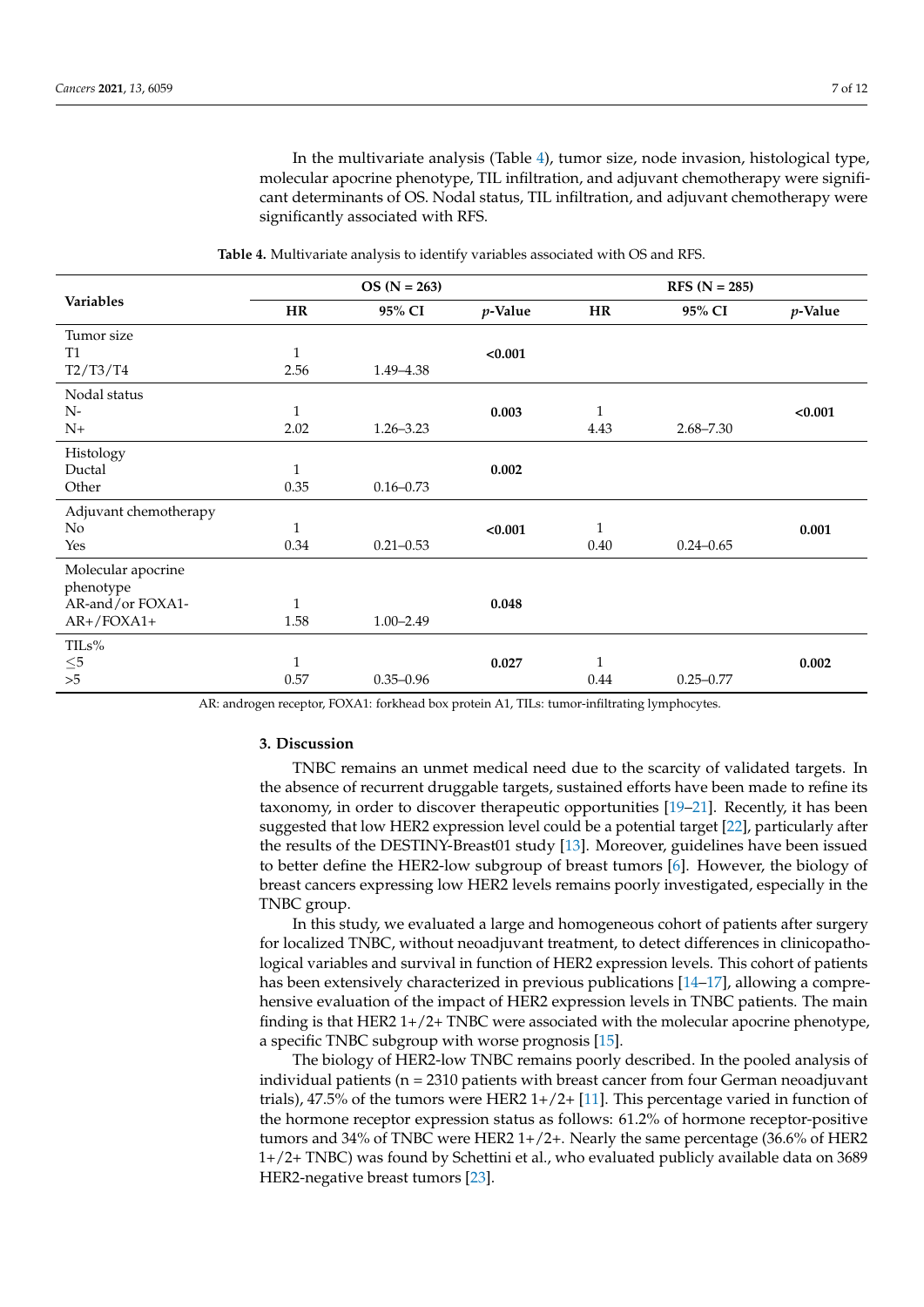These percentages are higher than the 16.2% of HE2 1+/2+ tumors observed in the present study. However, in our series, the HER2 scoring was reviewed following the 2018 ASCO/CAP guidelines, to obtain a homogeneous evaluation of the entire cohort. Conversely, in the previous pooled analysis, HER2 status was determined at the moment of inclusion in the clinical trial, with the inclusion periods extending from July 2012 to March 2019 (data not shown for the publication by Schettini et al.). This might explain part of the differences. Indeed, while the initial ASCO/CAP guidelines recommended a 30% cut-off for HER2 3+ tumors [24], the revised 2013 ASCO/CAP guidelines defined a threshold of 10% of strongly stained cells for HER3 3+ tumors [25]. Finally, as several laboratories reported a significant increase in the number of equivocal cases, the recommendations were updated in 2018, focusing mainly on the HER2 2+ definition [4]. As our cohort included samples collected between 2002 and 2012, we wanted to obtain comparable information on the HER2 status. Therefore, all IHC analyses were performed with the same antibody and followed the current recommendations for HER2 status interpretation.

Recently, Agostinetto et al. evaluated the transcriptomic profile of the HER2-low group using the PAM50 intrinsic subtype classification and data on 804 primary breast cancers ( $n = 410$  HER2 1+/2+ tumors, among which 74 were TNBC) from the TCGA dataset [12]. They found that the percentage of HER2-enriched tumors (i.e., hormone receptor-negative and HER2-positive) was higher in the HER2 1+/2+ TNBC group (13.7% versus 1.6% in the HER2 0 TNBC population), unlike the study by Schettini et al. (9% of HER2-enriched tumors in the HER2 0 TNBC population vs. 7.1% in the HER2 1+/2+ TNBC population) [23]. A separate assessment of the HER2 1+ and 2+ populations could be used to determine the possible existence of a progressive gradient of HER2 pathway activation in this population.

While an association between the molecular apocrine subtype and HER2 overexpression (3+) has been previously reported [26], our results suggest that molecular apocrine tumors are more frequently HER2-low than HER2 0 cancers. This association, and the recent description of FOXA1 as a determinant of chemotherapy resistance in breast cancer cells [27], strengthen the rationale of trials to evaluate the combination of androgen receptor-targeting agents with new-generation anti-HER2 targeted therapies.

Moreover, in our population, the HER2 2+ TNBC subgroup was small (2.7% of all TNBC analyzed), but presented worse RFS. This result expands the corpus of evidence on the prognostic impact of a low expression level of HER2, although the current literature shows conflicting results. In 2012, Rossi et al. reported, in a prospective study on 1150 patients operated on for breast cancer (88% hormone receptor-positive tumors), worse RFS for tumors with HER2  $2+$ /FISH-negative status (n = 116 patients, among whom 29 had TNBC) compared with HER2  $0/1+$  tumors. Therefore, the authors suggested that these tumors could be candidates for anti-HER2 treatment [28]. The phase III NSABP-B47 study, testing the combination of trastuzumab with adjuvant chemotherapy in localized cancers, did not find any benefit of trastuzumab addition in the HER2-low population [8]. However, it detected a significant interaction between HER2 expression levels and treatment group ( $p = 0.03$ ). In the HER2 2+ subgroup (stratification factor), trastuzumab addition was associated with an HR of 2.28 (95% CI 1.21–4.31) for OS. This difference disappeared after adjustment for histological grade and treatment assignment. In a retrospective study on 5097 patients with localized breast cancer, HER2 2+ tumor expression was also a poor prognostic factor for RFS ( $p < 0.0001$ ) compared with HER2  $0/1+$ in the hormone receptor-positive (PR and/or ER) subgroup, but not in the TNBC subgroup  $(n = 654)$  [10]. In the study by Agostinetto et al., no difference was found between the HER2 0 and HER2 1+/2+ groups, in terms of disease-free interval, progression-free interval, and OS, after stratification in function of the hormone receptor status [12]. Similarly, no difference in OS was found based on HER2 status in the study by Schettini et al. [23]. In the neoadjuvant setting, HER2 1+/2+ breast tumors displayed lower pathological complete response rates compared with HER2 0 tumors in the German pooled analysis (29.2% vs. 39.0%,  $p = 0.0002$  [11]. However, this difference was not observed in the TNBC subgroup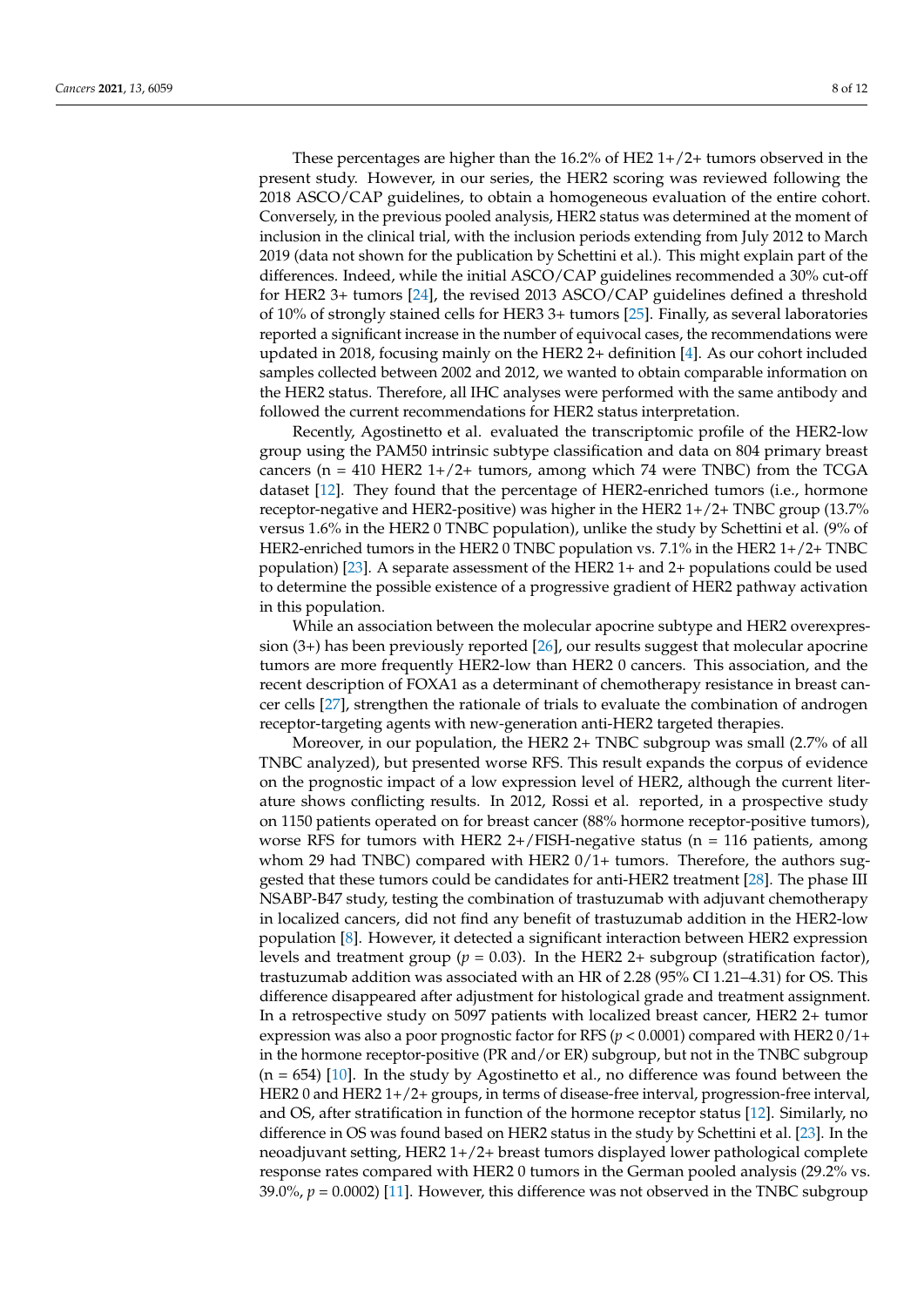(50.1% vs. 48.0%,  $p = 0.21$ ). No specific evaluation was reported for the HER2 2+ subgroup. Altogether, the published evidence suggests a detrimental impact of HER2 2+ expression level in early TNBC, and advocates the need for dedicated studies on the rare HER2 2+ subtype, in terms of biology, prognosis, and therapeutic targeting.

Our findings, if validated in an independent series, could open the way to the evaluation of combined anti-HER2 and androgen receptor-targeted strategies in this population with unmet medical needs.

#### **4. Materials and Methods**

#### *4.1. Objectives*

The primary endpoint of the study was the evaluation of the impact of HER2 expression level  $(0, 1+, 2+)$  on survival  $(OS \text{ and } RFS)$ .

Secondary endpoints were the evaluation of the association between HER2 expression level and baseline clinicopathological variables.

#### *4.2. Patients and Tumor Samples*

Our tumor biobank (Biobank number: BB-0033-00059) includes samples and data of 1695 consecutive patients with histologically proven breast cancer who were treated at our center between 2002 and 2010. These frozen tumor samples were mainly used for ER and PR assessment with the dextran-coated charcoal (DCC) method, as previously described [29,30], or for uPA/PAI-1 quantification (Femtelle<sup>®</sup> test). Breast cancer samples with ER/PR concentration <10 fmol/mg of protein (DCC assay), or with <10% of ER/PRpositive tumor cells (IHC), were classified as ER- and PR-negative [31]. HER2 protein expression was evaluated by IHC with the A485 polyclonal antibody (Dako, Glostrup, Denmark). Tumors with HER2 scores of 0 and 1+ were classified as HER2-negative. In samples with HER2 score of 2+, gene amplification was assessed by ISH using the HER2 IQISH pharmDx kit (Dako, Glostrup, Denmark) for HER2 copy number and chromosome 17 centromere detection. Tumor samples with HER2 3+ scores were classified as HER2 positive. Tumor HER2 status was reviewed following the 2018 ASCO/CAP guidelines for HER2 scoring [4].

For this analysis, data on 296 patients with primary non-metastatic TNBC, without neoadjuvant treatment, were used. Each patient was managed in accordance with our institution guidelines [32]. Their clinicopathological characteristics and treatment(s) are summarized in Table 1. This study was approved by the Montpellier Cancer Institute Institutional Review Board (ID number: ICM-CORT-2020-28). All patients signed a written, informed consent form. As part of the study evaluated the prognostic impact of biological markers, this manuscript adheres to the REMARK guidelines.

#### *4.3. Tissue Microarray and Immunohistochemistry*

Tissue block selection from the Biological Resource Center of the Montpellier Cancer Institute (Biobank number: BB-0033-00059), tissue microarray construction, IHC analyses and scoring (EGFR, CK5/6, PD-L1, AR, FOXA1) have been previously published [14–16].

#### *4.4. Statistical Analysis*

Percentages were used to describe categorical variables, and medians and ranges were used for continuous variables. Categorical variables were compared with the Pearson's chi-square or Fisher's exact test. OS and RFS were defined as the time from the surgery date to death (any cause) and to tumor recurrence, respectively. The date of the last recorded visit and the date of death were used to censor patients who were alive at the last follow-up without recurrence/loss to follow-up and patients who had died without recurrence, respectively. OS and RFS rates were calculated with the Kaplan–Meier method and compared with the log-rank test. The Cox proportional hazard model was used for multivariate analysis of all variables with a *p*-value < 0.2 in univariate analysis. HR are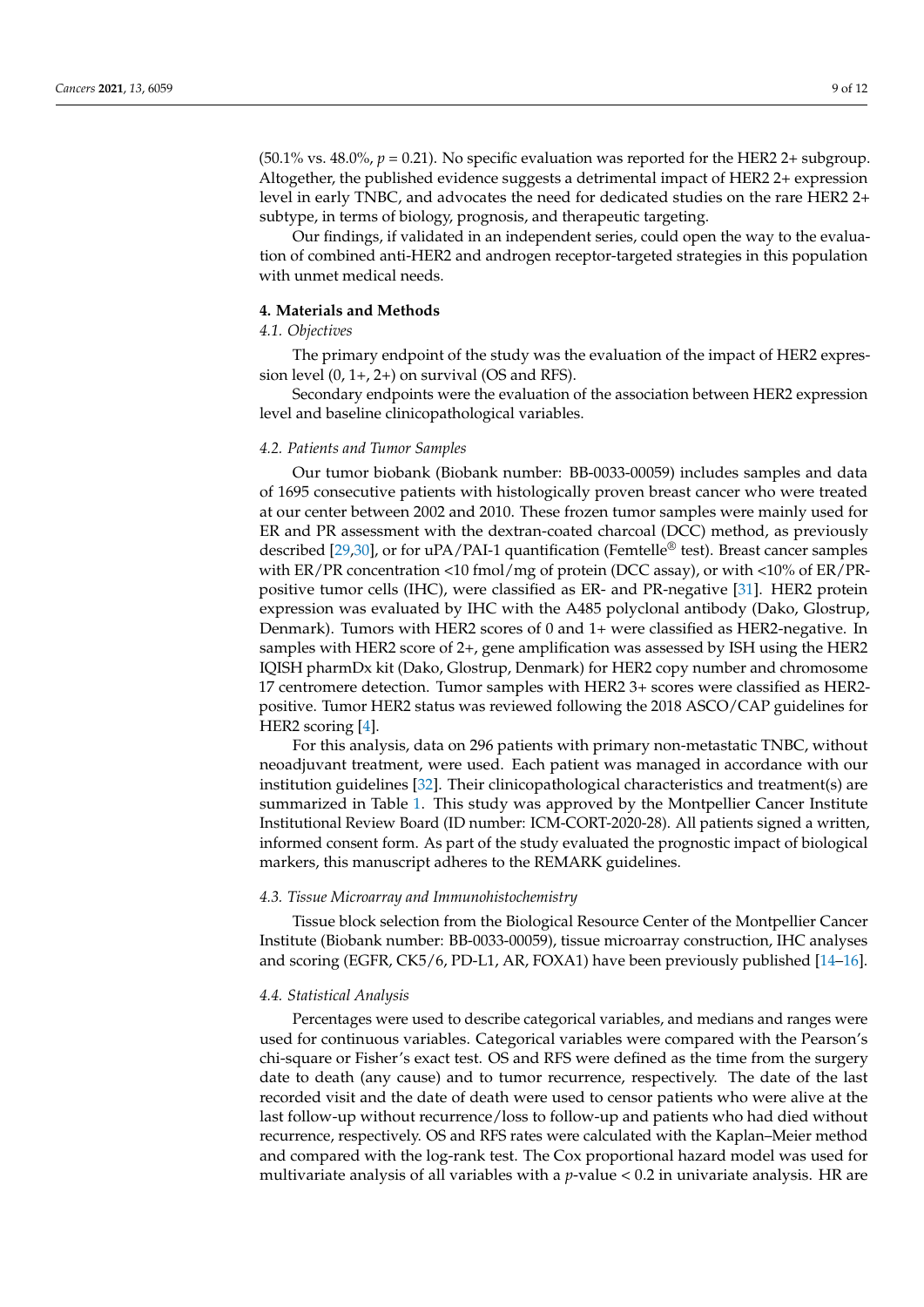presented with the 95% CI. STATA 13.0 (StatCorp, College Station, TX, USA) was used for all statistical analyses.

#### **5. Conclusions**

In a large, homogeneous series of patients with early TNBC, HER2 1+/2+ expression is associated with a lower histological grade and a molecular apocrine profile, and a specific subgroup of androgen receptor-expressing TNBC with worse long-term prognosis. Considering the current development of anti-androgens for MA tumors and anti-HER2 ADC for this HER2  $1+/2+$  population, this clinicopathological association could have therapeutic implications. Although rare (2.7% of patients in our series), HER2 2+ TNBC seems to have worse RFS, advocating a dedicated clinical, biological and therapeutic evaluation of this subgroup.

**Author Contributions:** Conceptualization, W.J. and S.G.; methodology, O.M. and C.M.; software, O.M.; validation, W.J., O.M. and C.M.; formal analysis, O.M. and C.M.; investigation, W.J., A.M.- G., C.S., F.B.-M. and J.R.; resources, W.J., A.M.-G., C.S., F.B.-M. and J.R.; data curation, C.M. and O.M.; writing—original draft preparation, W.J., A.M.-G., O.M., C.S., C.M., S.G., F.B.-M. and J.R.; writing—review and editing, W.J., A.M.-G., O.M., C.S., C.M., S.G., F.B.-M. and J.R.; visualization, W.J., C.M., S.G. and F.B.-M.; supervision, W.J. and C.M.; project administration, W.J., C.M. and F.B.-M.; funding acquisition, not applicable. All authors have read and agreed to the published version of the manuscript.

**Funding:** This research received no external funding.

**Institutional Review Board Statement:** The study was conducted according to the guidelines of the Declaration of Helsinki and approved by the Montpellier Cancer Institute Institutional Review Board (ID number ICM-CORT-2020-28). All patients gave their written, informed consent.

**Informed Consent Statement:** Due to the non-interventional, retrospective, nature of the study, based on archival tissue, without direct patients participation nor possibility for patients' identification based on the manuscript, this study did not qualify for "case studies using individual people with identifying information" and patient consent was waived by the IRB.

**Data Availability Statement:** The data presented in this study are available on reasonable request from the corresponding author.

**Acknowledgments:** We thank the Clinical Resources Center of the Montpellier Cancer Institute (CRB-ICM. No. BB-033-00059) and all the patients who agree to participate in the study.

**Conflicts of Interest:** W.J.: Research funding (AstraZeneca), honoraria (AstraZeneca, Daiichi Sankyo), travel grants (AstraZeneca). S.G.: honoraria (Daiichi Sankyo). All other authors declare that they have no competing interests.

#### **Abbreviations**

| <b>ADC</b>       | Antibody-drug conjugate                  |
|------------------|------------------------------------------|
| ASCO             | American Society of Clinical Oncology    |
| AR               | Androgen receptor                        |
| CAP              | American Society of Clinical Oncology    |
| CK 5/6           | Cytokeratin 5/6                          |
| СI               | Confidence intervals                     |
| DCC              | Dextran-coated charcoal                  |
| EGFR             | Epidermal growth factor receptor         |
| ER               | Estrogen receptor                        |
| FISH             | Fluorescence in situ hybridization       |
| FOXA1            | Forkhead box protein A1                  |
| HER <sub>2</sub> | Human epidermal growth factor receptor 2 |
| HR               | Hazard ratio                             |
| IНC              | Immunohistochemistry                     |
| ISH              | in situ hybridization                    |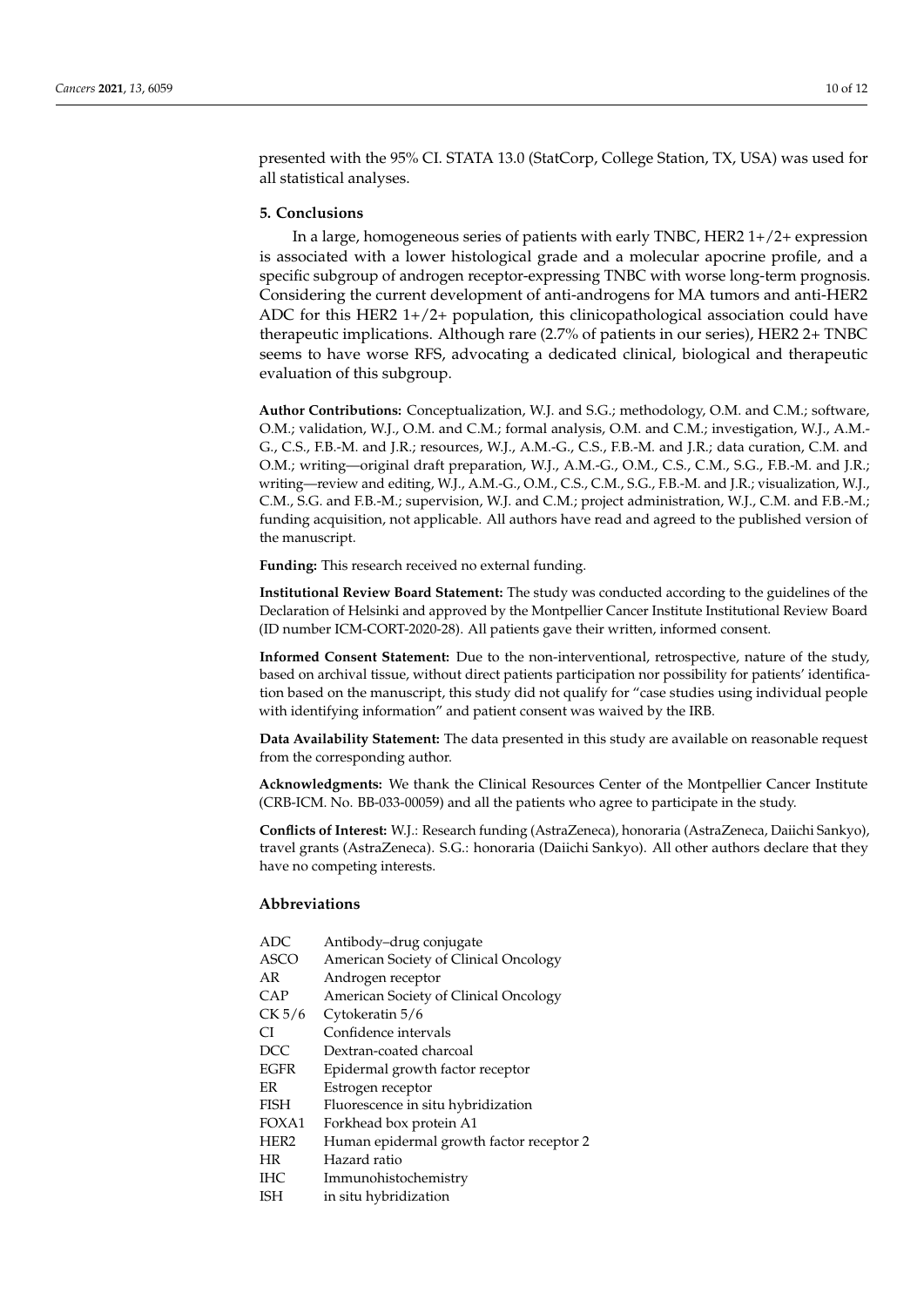OS Overall survival PD-L1 Programmed death-ligand 1 PR Progesterone receptor RFS Relapse-free survival TILs Tumor-infiltrating lymphocytes TNBC Triple-negative breast cancer

#### **References**

- 1. Dent, R.; Trudeau, M.; Pritchard, K.I.; Hanna, W.M.; Kahn, H.K.; Sawka, C.A.; Lickley, L.A.; Rawlinson, E.; Sun, P.; Narod, S.A. Triple-negative breast cancer: Clinical features and patterns of recurrence. *Clin. Cancer Res.* **2007**, *13*, 4429–4434. [\[CrossRef\]](http://doi.org/10.1158/1078-0432.CCR-06-3045) [\[PubMed\]](http://www.ncbi.nlm.nih.gov/pubmed/17671126)
- 2. Elias, A.D. Triple-negative breast cancer: A short review. *Am. J. Clin. Oncol.* **2010**, *33*, 637–645. [\[CrossRef\]](http://doi.org/10.1097/COC.0b013e3181b8afcf) [\[PubMed\]](http://www.ncbi.nlm.nih.gov/pubmed/20023571)
- 3. Carey, L.A.; Dees, E.C.; Sawyer, L.; Gatti, L.; Moore, D.T.; Collichio, F.; Ollila, D.W.; Sartor, C.I.; Graham, M.L.; Perou, C.M. The triple negative paradox: Primary tumor chemosensitivity of breast cancer subtypes. *Clin. Cancer Res.* **2007**, *13*, 2329–2334. [\[CrossRef\]](http://doi.org/10.1158/1078-0432.CCR-06-1109)
- 4. Wolff, A.C.; Hammond, M.E.H.; Allison, K.H.; Harvey, B.E.; Mangu, P.B.; Bartlett, J.M.S.; Bilous, M.; Ellis, I.O.; Fitzgibbons, P.; Hanna, W.; et al. Human Epidermal Growth Factor Receptor 2 Testing in Breast Cancer: American Society of Clinical Oncology/College of American Pathologists Clinical Practice Guideline Focused Update. *J. Clin. Oncol.* **2018**, *36*, 2105–2122. [\[CrossRef\]](http://doi.org/10.1200/JCO.2018.77.8738)
- 5. Tarantino, P.; Hamilton, E.; Tolaney, S.M.; Cortes, J.; Morganti, S.; Ferraro, E.; Marra, A.; Viale, G.; Trapani, D.; Cardoso, F.; et al. HER2-Low Breast Cancer: Pathological and Clinical Landscape. *J. Clin. Oncol.* **2020**, *38*, 1951–1962. [\[CrossRef\]](http://doi.org/10.1200/JCO.19.02488) [\[PubMed\]](http://www.ncbi.nlm.nih.gov/pubmed/32330069)
- 6. Franchet, C.; Djerroudi, L.; Maran-Gonzalez, A.; Abramovici, O.; Antoine, M.; Becette, V.; Berghian, A.; Blanc-Fournier, C.; Brabencova, E.; Charafe-Jauffret, E.; et al. 2021 update of the GEFPICS' recommendations for HER2 status assessment in invasive breast cancer in France. *Ann. Pathol.* **2021**, *41*, 507–520. [\[CrossRef\]](http://doi.org/10.1016/j.annpat.2021.07.014)
- 7. Zhang, H.; Katerji, H.; Turner, B.M.; Hicks, D.G. HER2-Low Breast Cancers. *Am. J. Clin. Pathol.* **2021**. [\[CrossRef\]](http://doi.org/10.1093/ajcp/aqab117) [\[PubMed\]](http://www.ncbi.nlm.nih.gov/pubmed/34519765)
- 8. Fehrenbacher, L.; Cecchini, R.S.; Geyer, C.E., Jr.; Rastogi, P.; Costantino, J.P.; Atkins, J.N.; Crown, J.P.; Polikoff, J.; Boileau, J.F.; Provencher, L.; et al. NSABP B-47/NRG Oncology Phase III Randomized Trial Comparing Adjuvant Chemotherapy With or Without Trastuzumab in High-Risk Invasive Breast Cancer Negative for HER2 by FISH and With IHC 1+ or 2. *J. Clin. Oncol.* **2020**, *38*, 444–453. [\[CrossRef\]](http://doi.org/10.1200/JCO.19.01455)
- 9. Gianni, L.; Llado, A.; Bianchi, G.; Cortes, J.; Kellokumpu-Lehtinen, P.L.; Cameron, D.A.; Miles, D.; Salvagni, S.; Wardley, A.; Goeminne, J.C.; et al. Open-label, phase II, multicenter, randomized study of the efficacy and safety of two dose levels of Pertuzumab, a human epidermal growth factor receptor 2 dimerization inhibitor, in patients with human epidermal growth factor receptor 2-negative metastatic breast cancer. *J. Clin. Oncol.* **2010**, *28*, 1131–1137. [\[CrossRef\]](http://doi.org/10.1200/JCO.2009.24.1661)
- 10. Eggemann, H.; Ignatov, T.; Burger, E.; Kantelhardt, E.J.; Fettke, F.; Thomssen, C.; Costa, S.D.; Ignatov, A. Moderate HER2 expression as a prognostic factor in hormone receptor positive breast cancer. *Endocr. Relat. Cancer* **2015**, *22*, 725–733. [\[CrossRef\]](http://doi.org/10.1530/ERC-15-0335) [\[PubMed\]](http://www.ncbi.nlm.nih.gov/pubmed/26187126)
- 11. Denkert, C.; Seither, F.; Schneeweiss, A.; Link, T.; Blohmer, J.U.; Just, M.; Wimberger, P.; Forberger, A.; Tesch, H.; Jackisch, C.; et al. Clinical and molecular characteristics of HER2-low-positive breast cancer: Pooled analysis of individual patient data from four prospective, neoadjuvant clinical trials. *Lancet Oncol.* **2021**, *22*, 1151–1161. [\[CrossRef\]](http://doi.org/10.1016/S1470-2045(21)00301-6)
- 12. Agostinetto, E.; Rediti, M.; Fimereli, D.; Debien, V.; Piccart, M.; Aftimos, P.; Sotiriou, C.; de Azambuja, E. HER2-Low Breast Cancer: Molecular Characteristics and Prognosis. *Cancers* **2021**, *13*, 2824. [\[CrossRef\]](http://doi.org/10.3390/cancers13112824) [\[PubMed\]](http://www.ncbi.nlm.nih.gov/pubmed/34198891)
- 13. Modi, S.; Park, H.; Murthy, R.K.; Iwata, H.; Tamura, K.; Tsurutani, J.; Moreno-Aspitia, A.; Doi, T.; Sagara, Y.; Redfern, C.; et al. Antitumor Activity and Safety of Trastuzumab Deruxtecan in Patients With HER2-Low-Expressing Advanced Breast Cancer: Results From a Phase Ib Study. *J. Clin. Oncol.* **2020**, *38*, 1887–1896. [\[CrossRef\]](http://doi.org/10.1200/JCO.19.02318)
- 14. Boissiere-Michot, F.; Jacot, W.; Massol, O.; Mollevi, C.; Lazennec, G. CXCR2 Levels Correlate with Immune Infiltration and a Better Prognosis of Triple-Negative Breast Cancers. *Cancers* **2021**, *13*, 2328. [\[CrossRef\]](http://doi.org/10.3390/cancers13102328)
- 15. Guiu, S.; Mollevi, C.; Charon-Barra, C.; Boissiere, F.; Crapez, E.; Chartron, E.; Lamy, P.J.; Gutowski, M.; Bourgier, C.; Romieu, G.; et al. Prognostic value of androgen receptor and FOXA1 co-expression in non-metastatic triple negative breast cancer and correlation with other biomarkers. *Br. J. Cancer* **2018**, *119*, 76–79. [\[CrossRef\]](http://doi.org/10.1038/s41416-018-0142-6) [\[PubMed\]](http://www.ncbi.nlm.nih.gov/pubmed/29880907)
- 16. Jacot, W.; Lopez-Crapez, E.; Mollevi, C.; Boissiere-Michot, F.; Simony-Lafontaine, J.; Ho-Pun-Cheung, A.; Chartron, E.; Theillet, C.; Lemoine, A.; Saffroy, R.; et al. BRCA1 Promoter Hypermethylation is Associated with Good Prognosis and Chemosensitivity in Triple-Negative Breast Cancer. *Cancers* **2020**, *12*, 828. [\[CrossRef\]](http://doi.org/10.3390/cancers12040828)
- 17. Mansouri, H.; Alcaraz, L.B.; Mollevi, C.; Mallavialle, A.; Jacot, W.; Boissière-Michot, F.; Simony-Lafontaine, J.; Laurent-Matha, V.; Roger, P.; Liaudet-Coopman, E.; et al. Co-Expression of Androgen Receptor and Cathepsin D Defines a Triple-Negative Breast Cancer Subgroup with Poorer Overall Survival. *Cancers* **2020**, *12*, 1244. [\[CrossRef\]](http://doi.org/10.3390/cancers12051244) [\[PubMed\]](http://www.ncbi.nlm.nih.gov/pubmed/32429078)
- 18. Cho, E.Y.; Chang, M.H.; Choi, Y.L.; Lee, J.E.; Nam, S.J.; Yang, J.H.; Park, Y.H.; Ahn, J.S.; Im, Y.H. Potential candidate biomarkers for heterogeneity in triple-negative breast cancer (TNBC). *Cancer Chemother Pharm.* **2011**, *68*, 753–761. [\[CrossRef\]](http://doi.org/10.1007/s00280-010-1548-x) [\[PubMed\]](http://www.ncbi.nlm.nih.gov/pubmed/21170648)